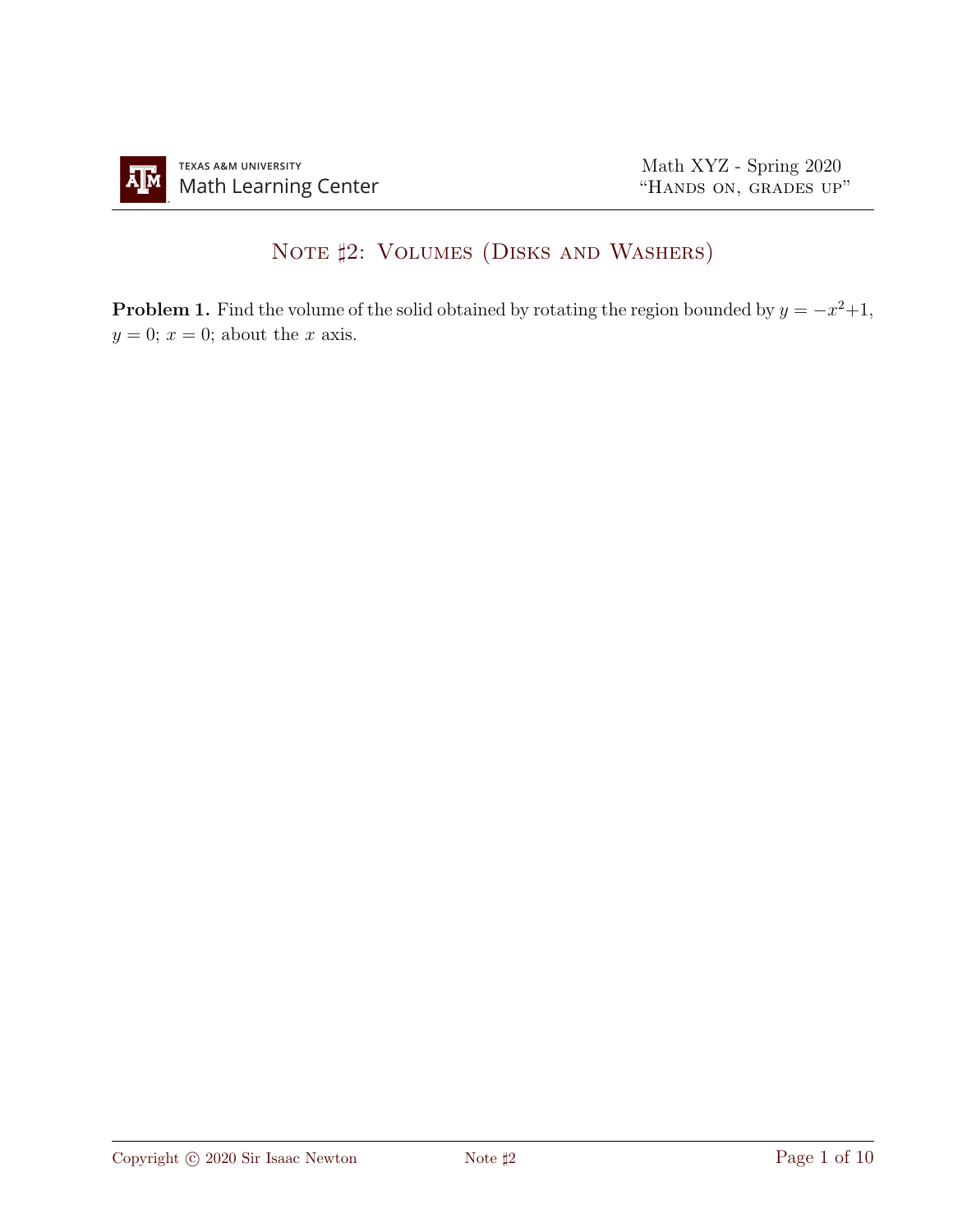**Problem 2.** Find the volume of the solid obtained by rotating the region bounded by  $y = -x^2 + 1$ ,  $y = 0$ ;  $x = 0$ ; about the y axis.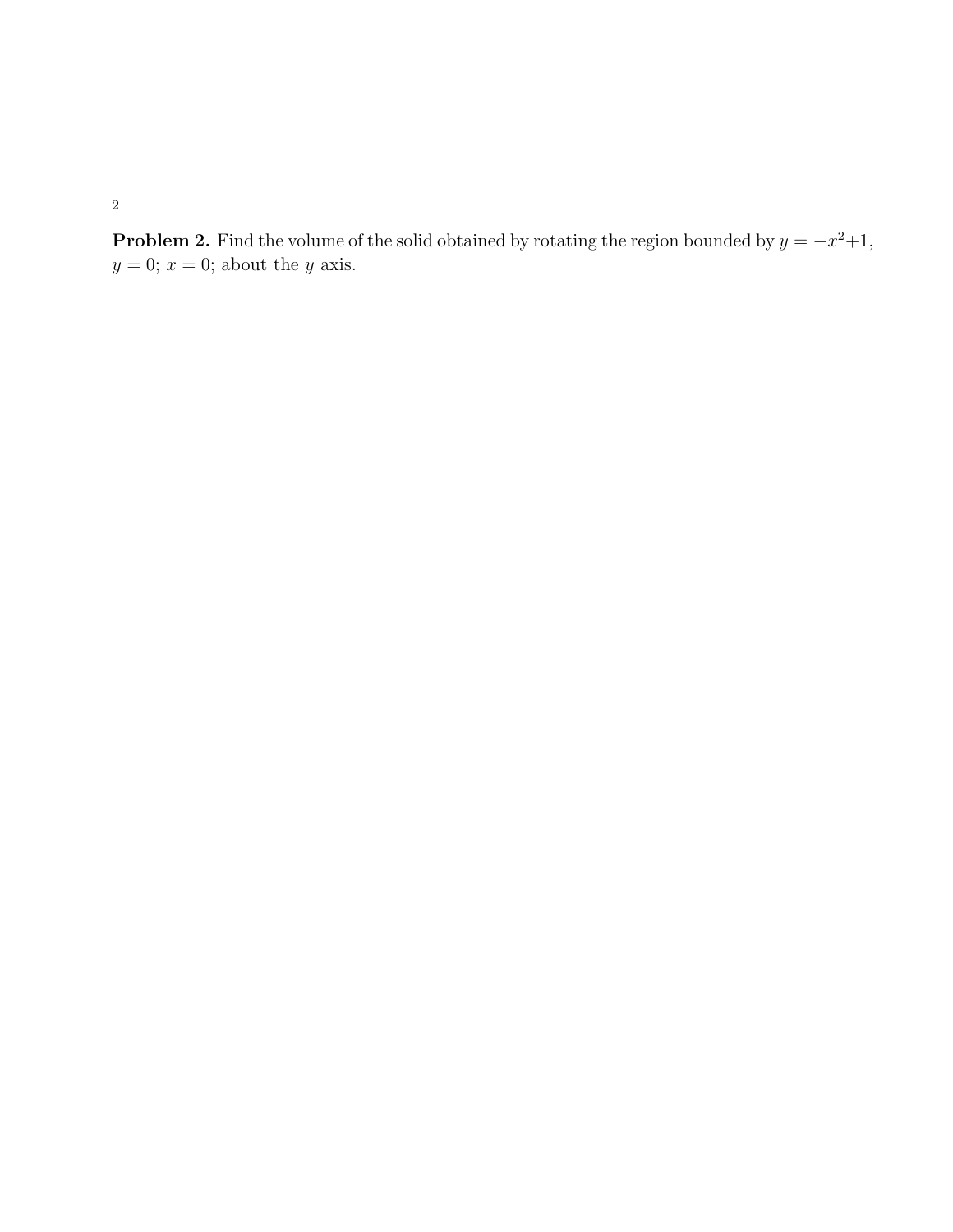**Problem 3.** Find the volume of the solid obtained by rotating the region bounded by  $y = \ln x$ ,  $y = 0$ ;  $x = e$ ; about the x axis (you may use the fact that  $\int \ln x dx = x \ln x - x + C$ ).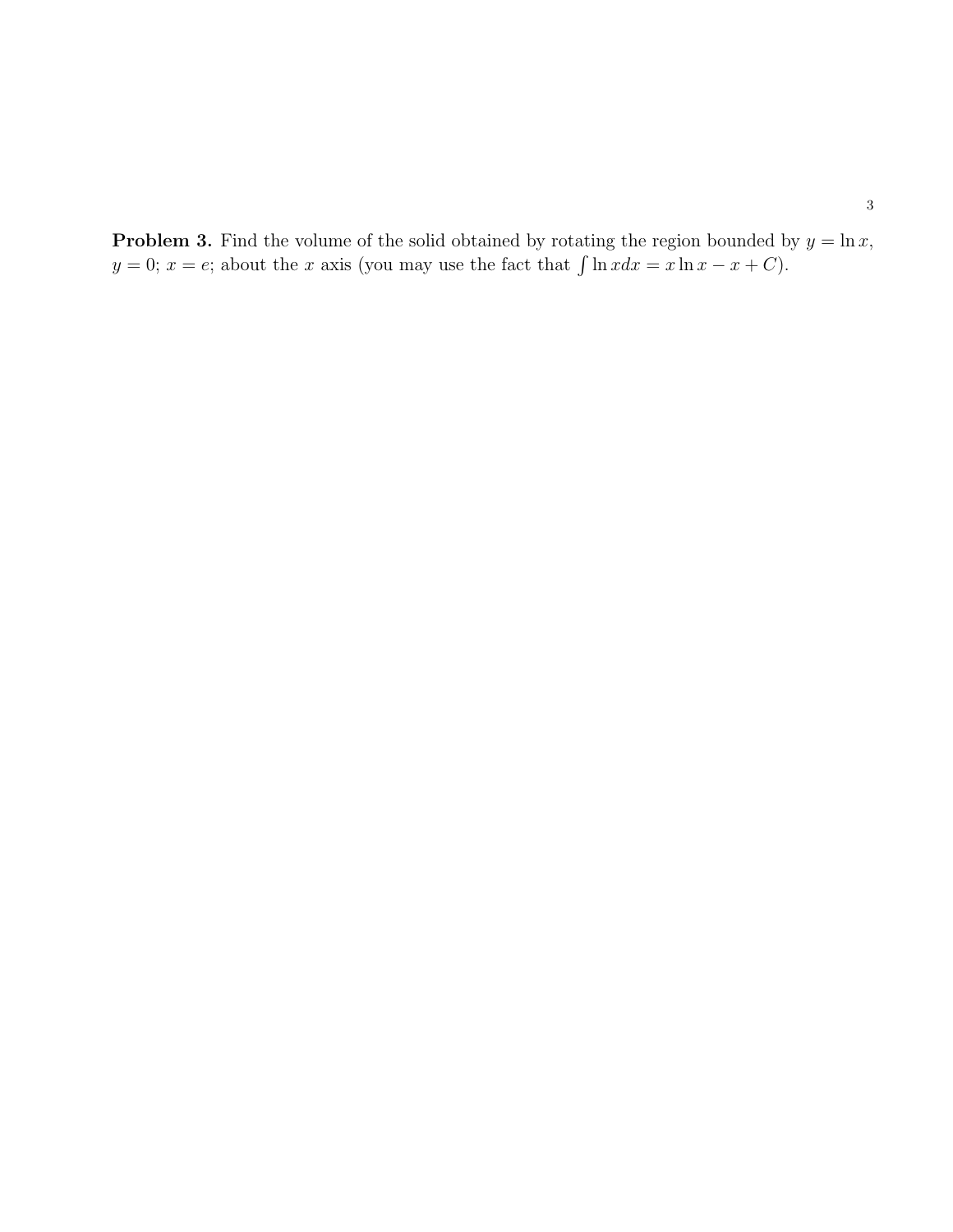**Problem 4.** Find the volume of the solid obtained by rotating the region bounded by  $y = \ln x$ ,  $y = 0; x = e;$  about the y axis.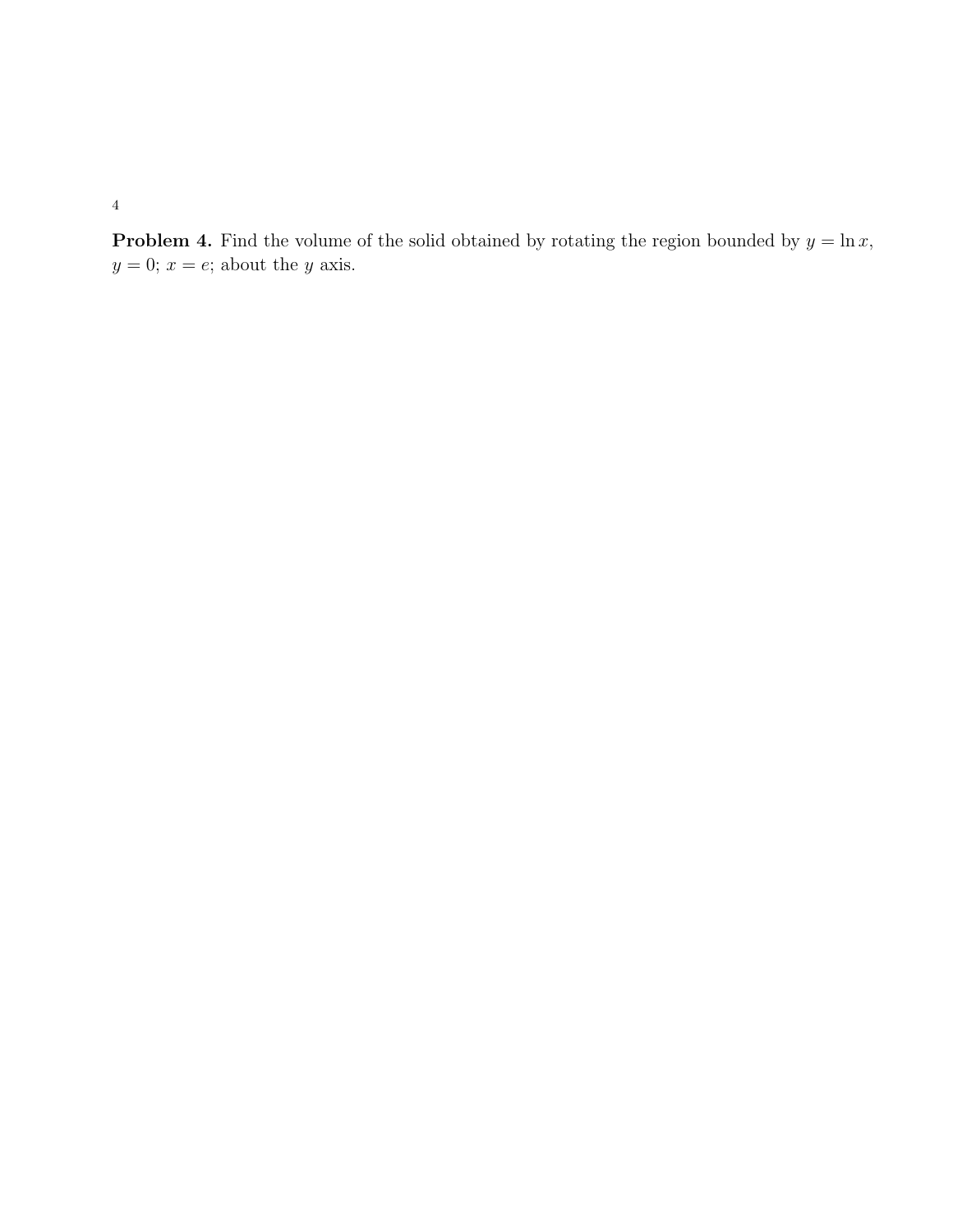**Problem 5.** Find the volume of the solid obtained by rotating the region bounded by  $y = -x^2+5$ ,  $y = 1$ ;  $x = 1$ ; about the line  $x = -1$ .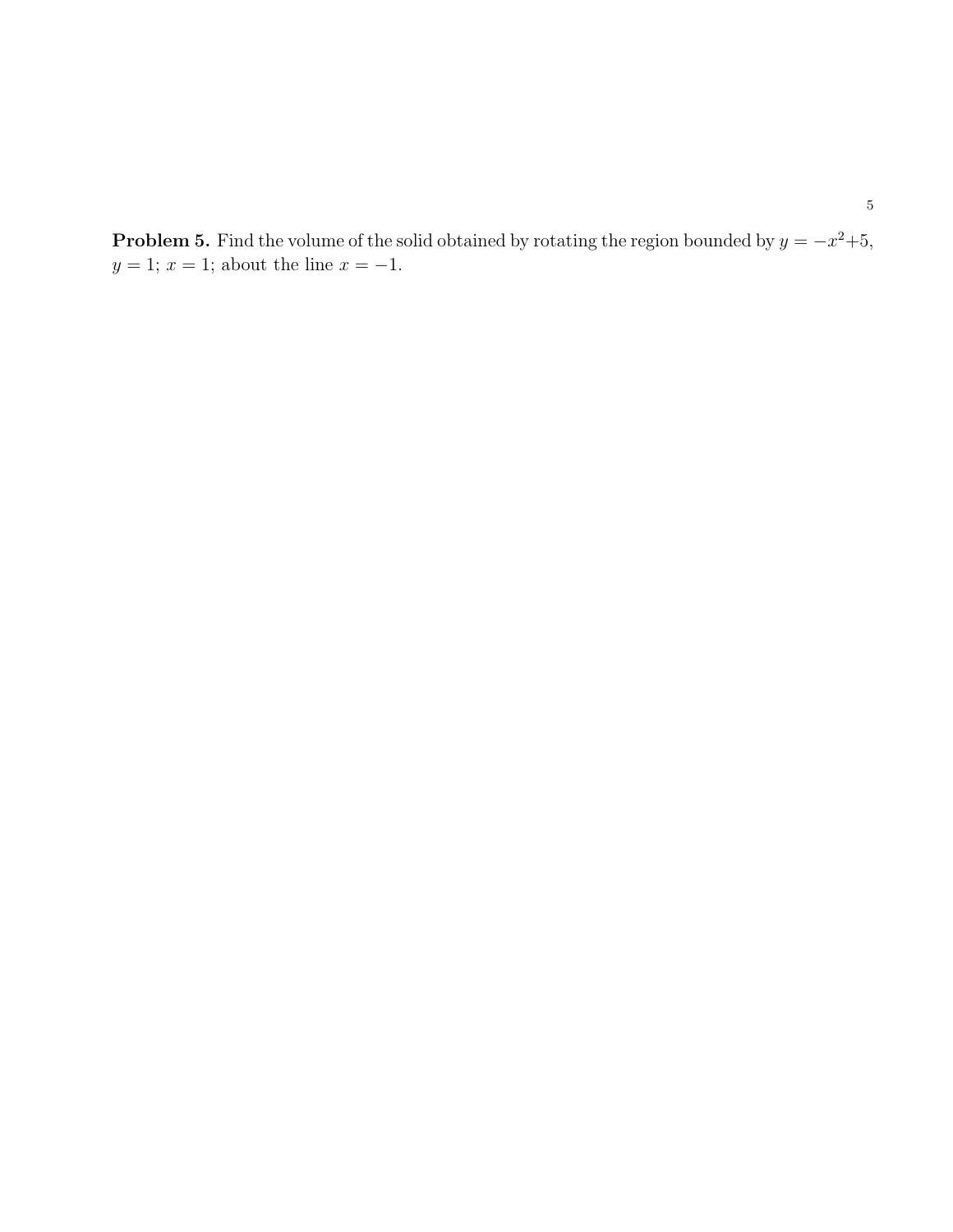**Problem 6.** Find the volume of the solid obtained by rotating the region bounded by  $y = -x^2+5$ ,  $y = 1$ ;  $x = 1$ ; about the line  $y = -1$ .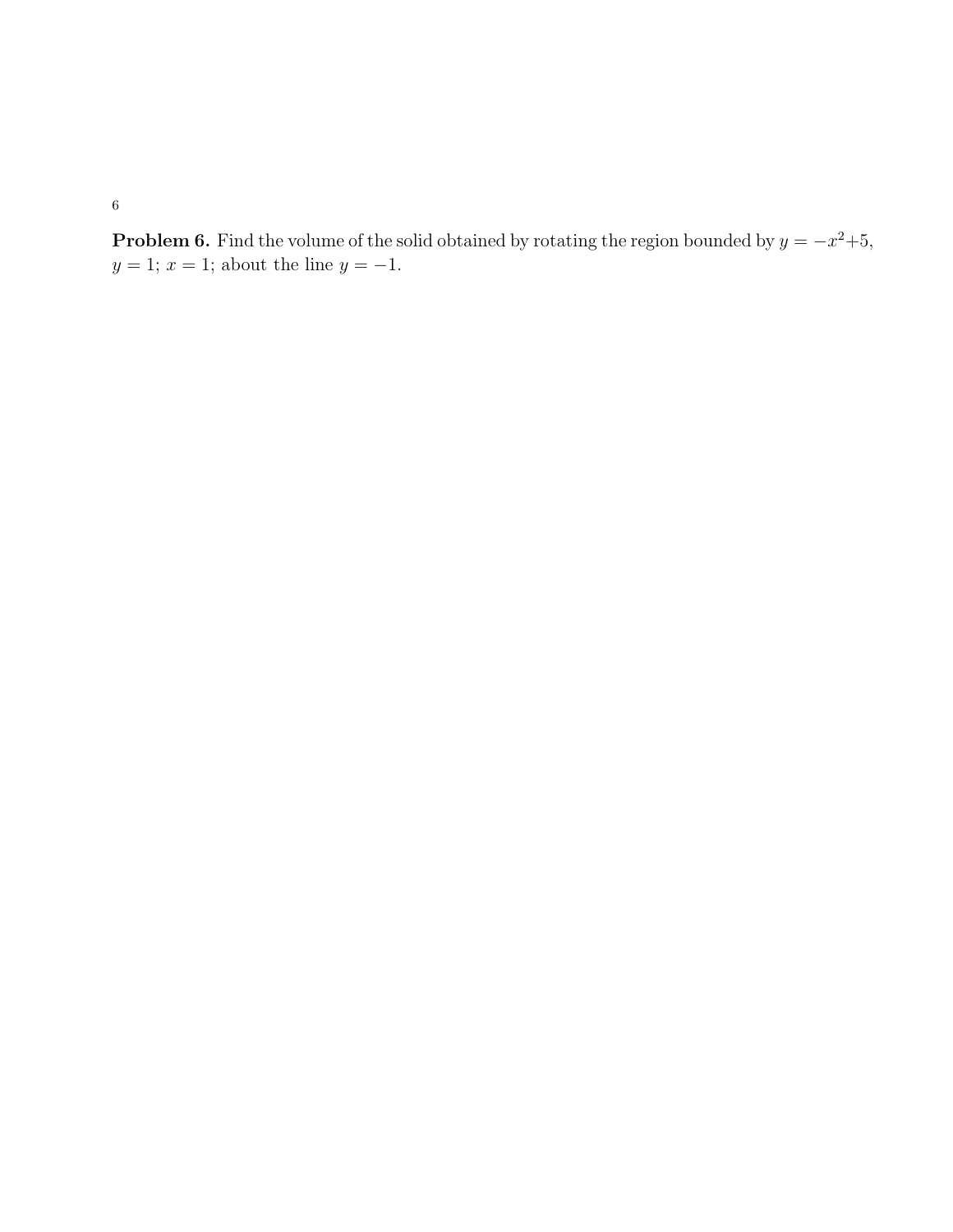**Problem 7.** Find the volume of the solid whose base is the region bounded by  $y =$ √  $\overline{\cos x},$  $y = 0, x = 0$  and whose cross sections perpendicular to the x axis are circles.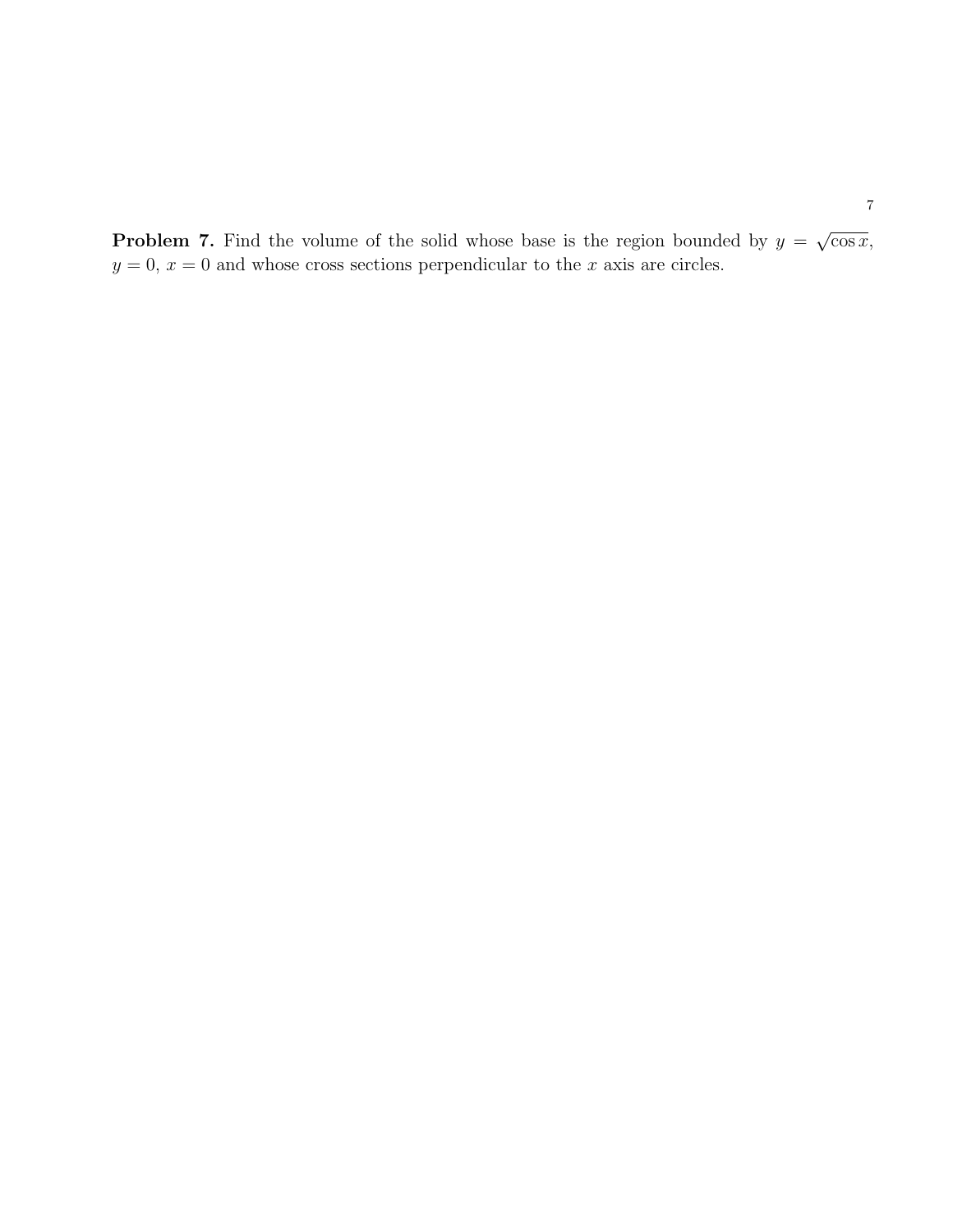**Problem 8.** Find the volume of the solid whose base is the region bounded by  $y = -x^2 + 1$ ,  $y = 0, x = 0$  and whose cross sections perpendicular to the y axis are squares.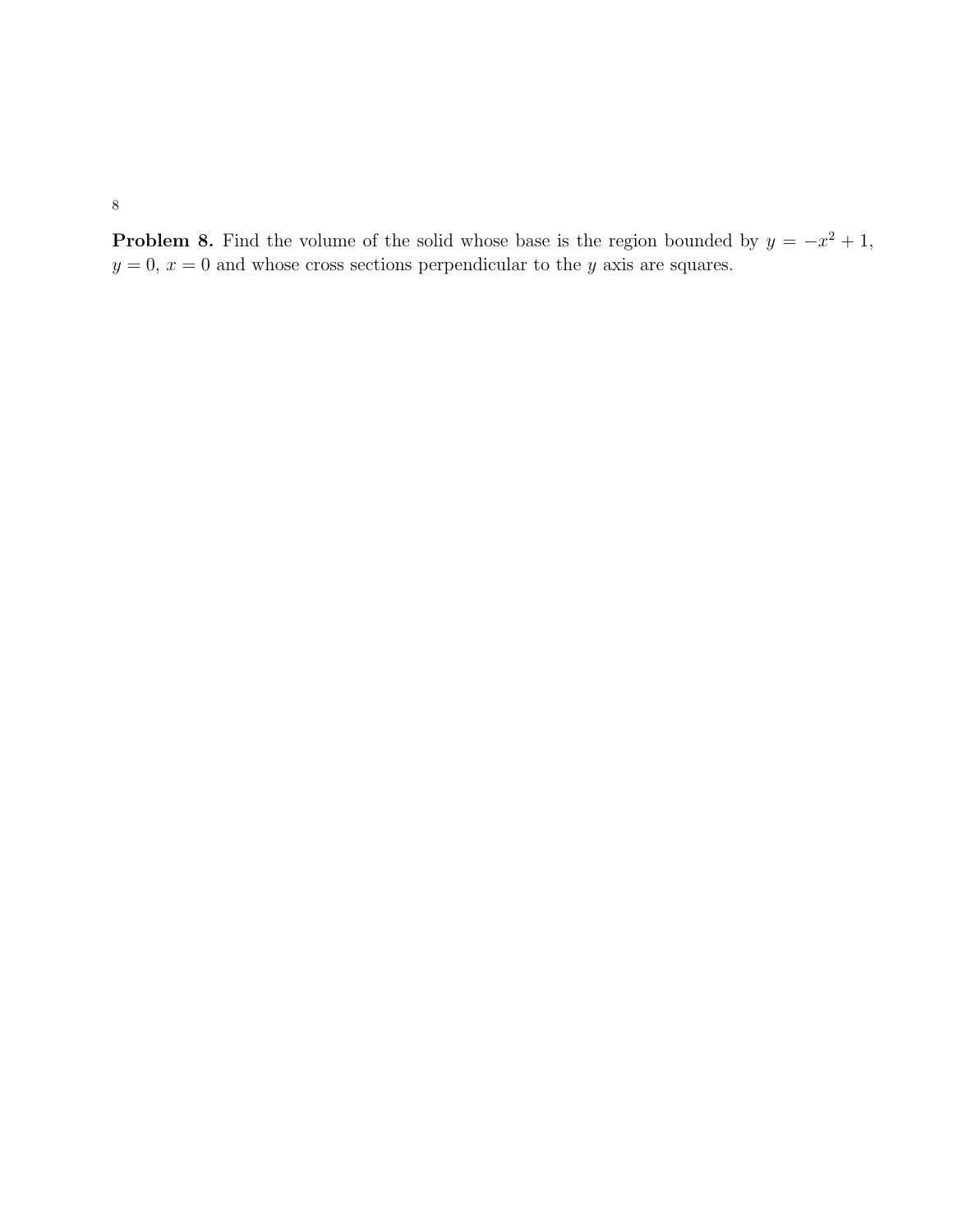**Problem 9.** Find the volume of the solid whose base is the region bounded by  $y =$ √  $\overline{x}, y = x$ and whose cross sections perpendicular to the  $y$  axis are rectangles with height equal to twice the base.